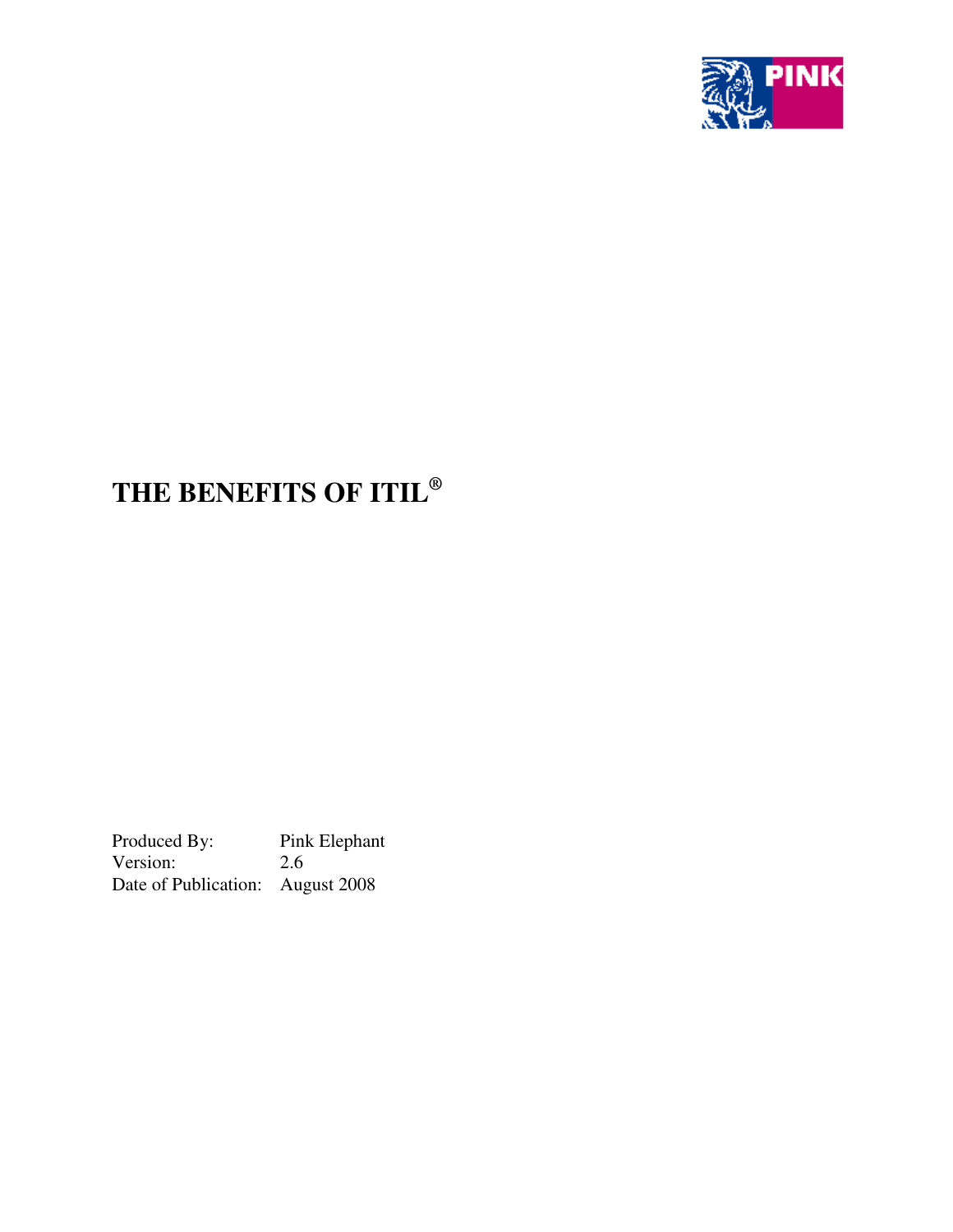

# **Table of Contents**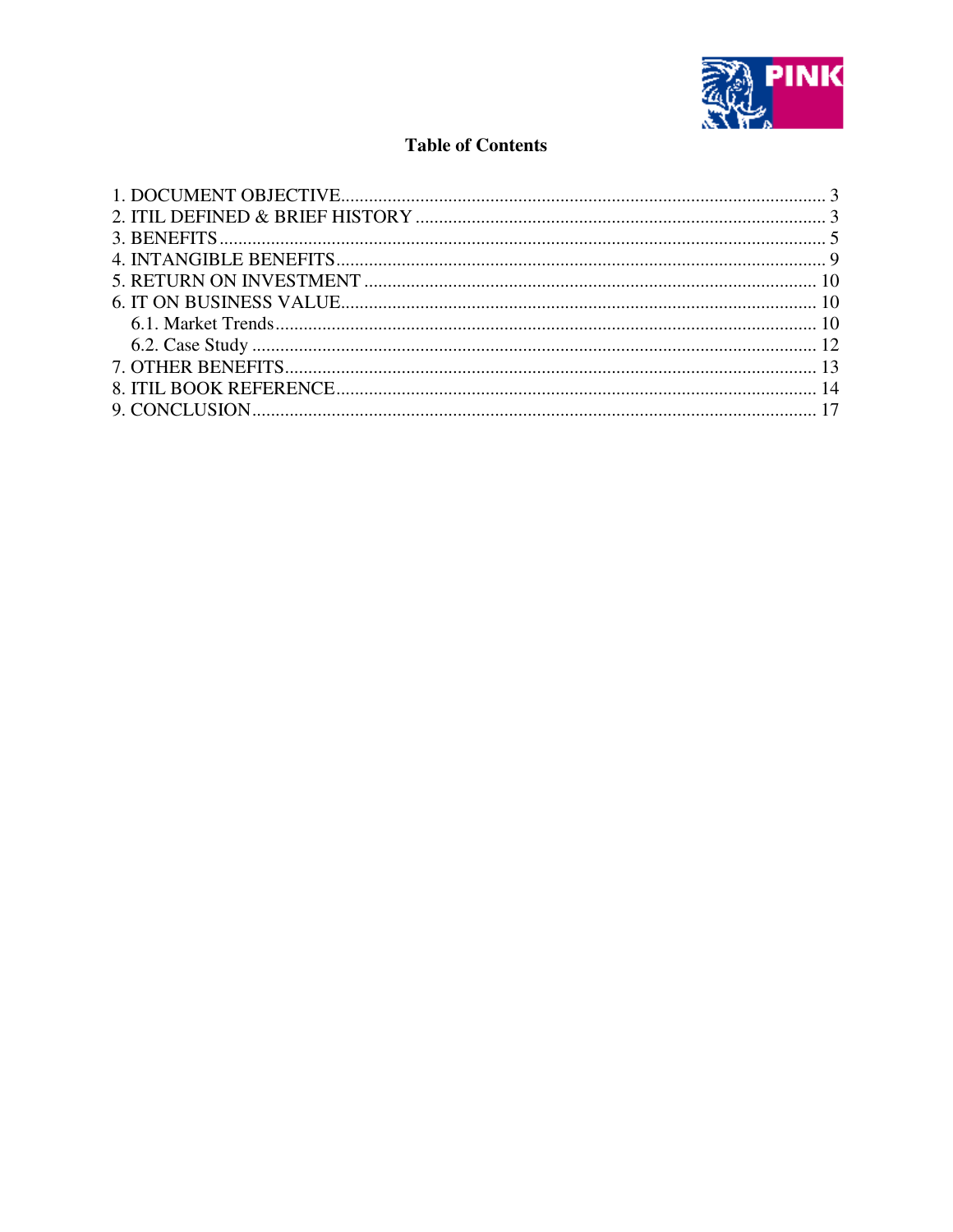

# **1. DOCUMENT OBJECTIVE**

Pink Elephant consultants are often asked the question: "Can you provide me with the tangible benefits of ITIL?" Historically, this question has been difficult to answer since many of the benefits realized by adopting the best practices of the ITIL framework are often expressed as organizational or cultural. It is always challenging to establish key performance indicators that can be translated to numeric and percentage values.

In response to this challenge, this document strives to clarify and provide real examples of the benefits derived by adopting and implementing ITIL. Recent market research shows that ITIL awareness and adoption is increasing worldwide, and several companies have embraced the framework to the point where tangible and intangible benefits are being realized and publicized.

# **2. ITIL DEFINED & BRIEF HISTORY**

The Information Technology Infrastructure Library (ITIL) is a set of guidance developed by the United Kingdom's Office Of Government Commerce (OGC). The guidance, documented in a set of books, describe an integrated, process based, best practice framework for managing IT services.

In the mid-1980s, OGC (then called the Central Computer and Telecommunications Agency) started developing ITIL with the intention of producing a set of good IT practices for use by UK government ministries. Between 1999 and 2006 the 44 books comprising ITIL version 1 were updated and condensed into ten books, which became version 2.

In 2005, the OGC initiated the ITIL Refresh Project, and invited nominations for authors to carry out the updating of ITIL to a new version, taking in the emerging best practices since the last update. The five core books comprising ITIL version 3 (V3) became available in mid-2007:

## *Service Strategy*

This core book looks at the overall business aims and expectations, ensuring that the IT strategy maps to these.

## *Service Design*

Service Design begins with a set of new or changed business requirements and ends with a solution designed to meet the documented needs of the business.

## *Service Transition*

This book looks at managing change, risk and quality assurance during the deployment of service designs so that service operations can manage the services and supporting infrastructure in a controlled manner.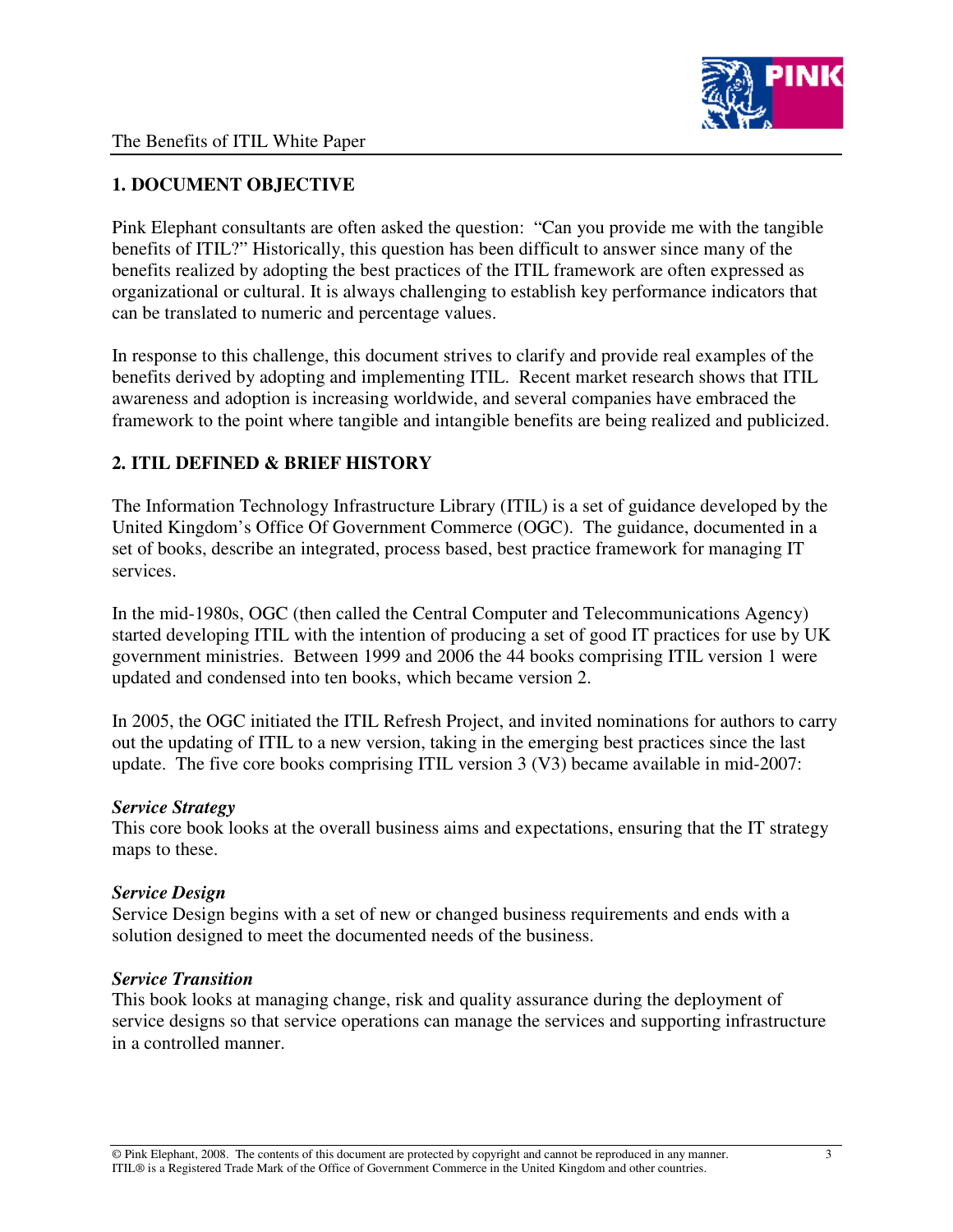

#### *Service Operation*

Service Operation is concerned with business-as-usual activities of keeping services going once they transition into the production environment.

## *Continual Service Improvement*

Continual Service Improvement (CSI) provides an overall view of all the elements from the other books and looks for ways to improve the overall process and service provision.

In summary, ITIL V3's updated content includes new concepts, revised processes, terms and definitions pertaining to the management of IT services that follow a lifecycle approach. ITIL V3's intention is to bring IT fully in line with business demands as the industry matures and demands are greater than ever for high quality service delivery.

A wheel diagram represents the service lifecycle and depicts the positioning of the new publications within that approach:



To date, ITIL is the only comprehensive, non-proprietary, publicly available guidance for IT Service Management. And, ITIL represents more than books alone. It has generated an entire industry that includes:

- Training
- Certification
- Consulting
- Software tools
- Trade Association (*it*SMF)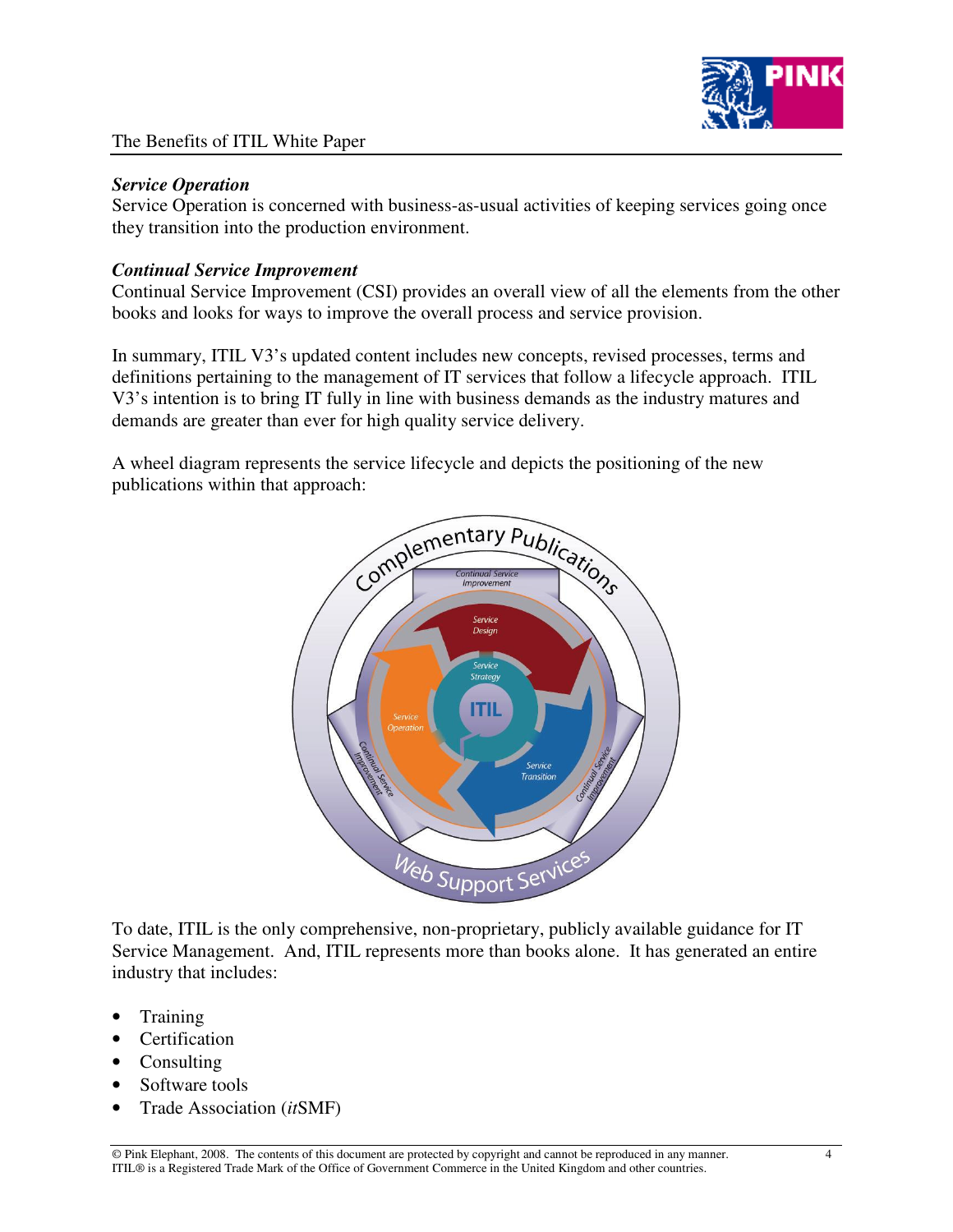

# **3. BENEFITS**

IT is what drives business today! The fact is that business profitability and shareholder loyalty is dependent on the high availability, dependability, security and performance of IT services. This fact has made the relative maturity or immaturity of IT management highly visible. This is further complicated by the fact that many businesses outsource the technology to deliver their core business processes to third party vendors such as ASPs, Network Operating and Data Centers, etc. Many companies state that due to the rapidly changing nature of their business, the recent downturn in the economy, and the pressure from competition to become more costeffective while still achieving the same or greater profits and output, they do not have time or resources to apply to process improvement. In fact, this is the time when processes are critical.

By improving the processes around IT, the organization can begin to:

- Improve resource utilization
- Be more competitive
- Decrease rework
- Eliminate redundant work
- Improve upon project deliverables and time
- Improve availability, reliability and security of mission critical IT services
- Justify the cost of service quality
- Provide services that meet business, customer and user demands
- Integrate central processes
- Document and communicate roles and responsibilities in service provision
- Learn from previous experience
- Provide demonstrable performance indicators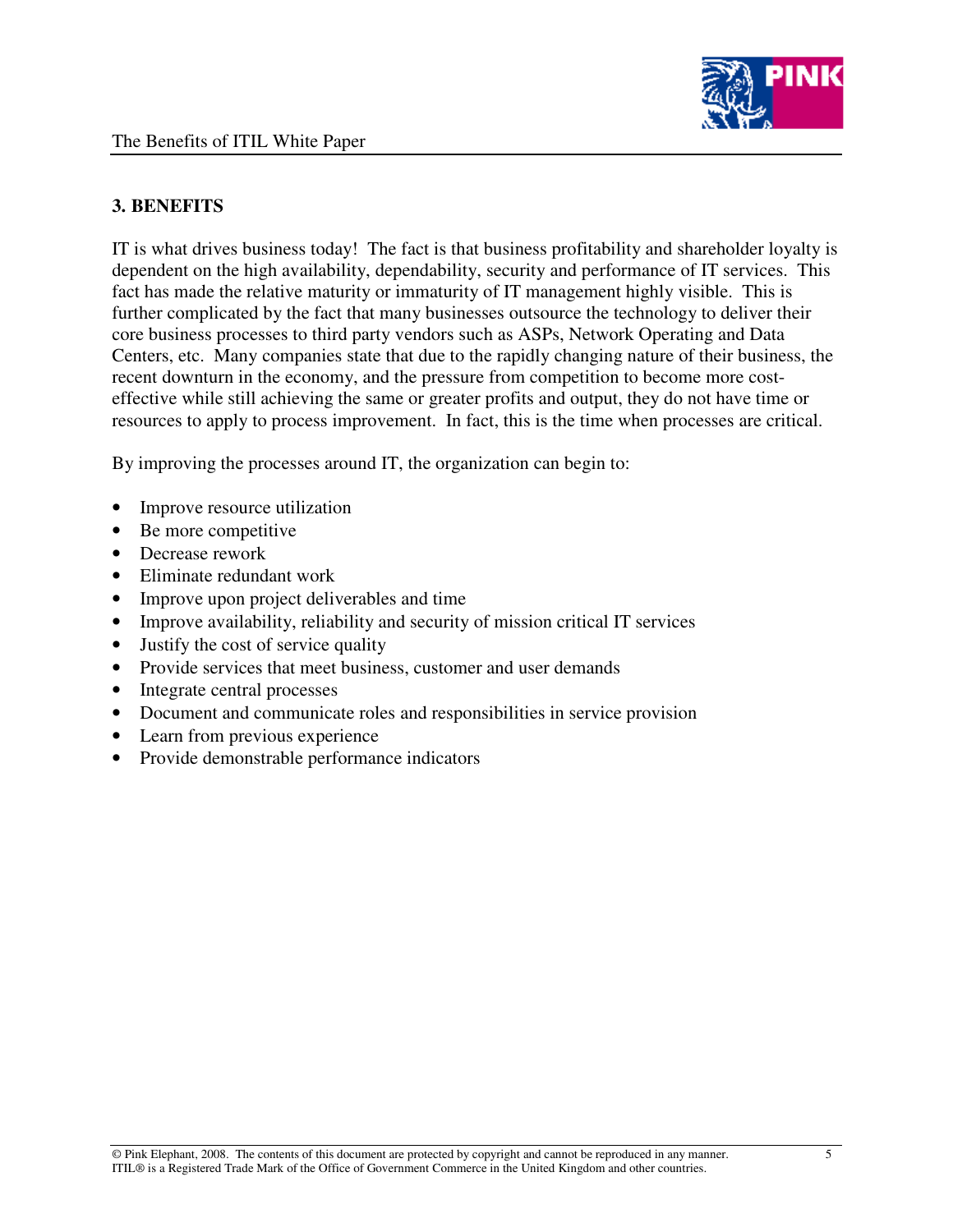

Many companies have made public the benefits they realized by implementing ITIL best practices for IT service management:

## **Government**

**Ontario Justice Enterprise:** Embraced ITIL in 1999 and created a virtual help/Service Desk that cut support costs by 40%. *Network World*

**State of Illinois:** The implementation of a strong enterprise architecture and IT governance program in conjunction with ITIL saved the state over \$130 million annually. *Public CIO*

**State of North Carolina:** In 2006, the State of North Carolina's IT department (ITS) made some improvements with ITIL in less than three months and started with Incident and Change Management. These are the results of tactical quick-win efforts targeted in tandem with the training program and the state's awareness campaign:

- ITS improved its ability to resolve incidents within their target timeframe by 32%
- ITS improved its ability to resolve Service Requests within its target time frame by 20%
- Change Management process compliance increased more than twofold, resulting in fewer incidents and reduced downtime *ITIL V3: Continual Service Improvement*

**Victorian State Revenue Office (Australia):** Completed full ITIL implementation in August 2005, resulting in cost savings of \$2 million per year while improving its overall capabilities and clarifying its IT vision. The State Revenue Office also became the first government agency in the world to gain ITIL certification (BS15000/AS8018). *ZDNet*

## **Finance (Banking & Insurance)**

**Visa:** Began embedding Incident Management guidelines in 2002, resulting in improved monitoring of network and systems outages, and a reduction in the time to resolve Incidents by as much as 75%. *Smart Enterprise Magazine*

**PEMCO:** An investment in ITIL Essentials training with Pink Elephant in 2002 resulted in overall savings of \$500,000 within 12 months. *Gartner*

**Zurich Life:** Since implementing ITIL to maintain Service Desk consistency in the late 1990's, the company has reduced the number of contracted IT staff from 30 down to 10. *Network World*

**Sallie Mae:** Began adopting ITIL Service Support processes in 2005, resulting in a reduction in the length of Help Desk calls by 40% and improving the rate of first-call resolution to a two-year high. *Bank Tech News*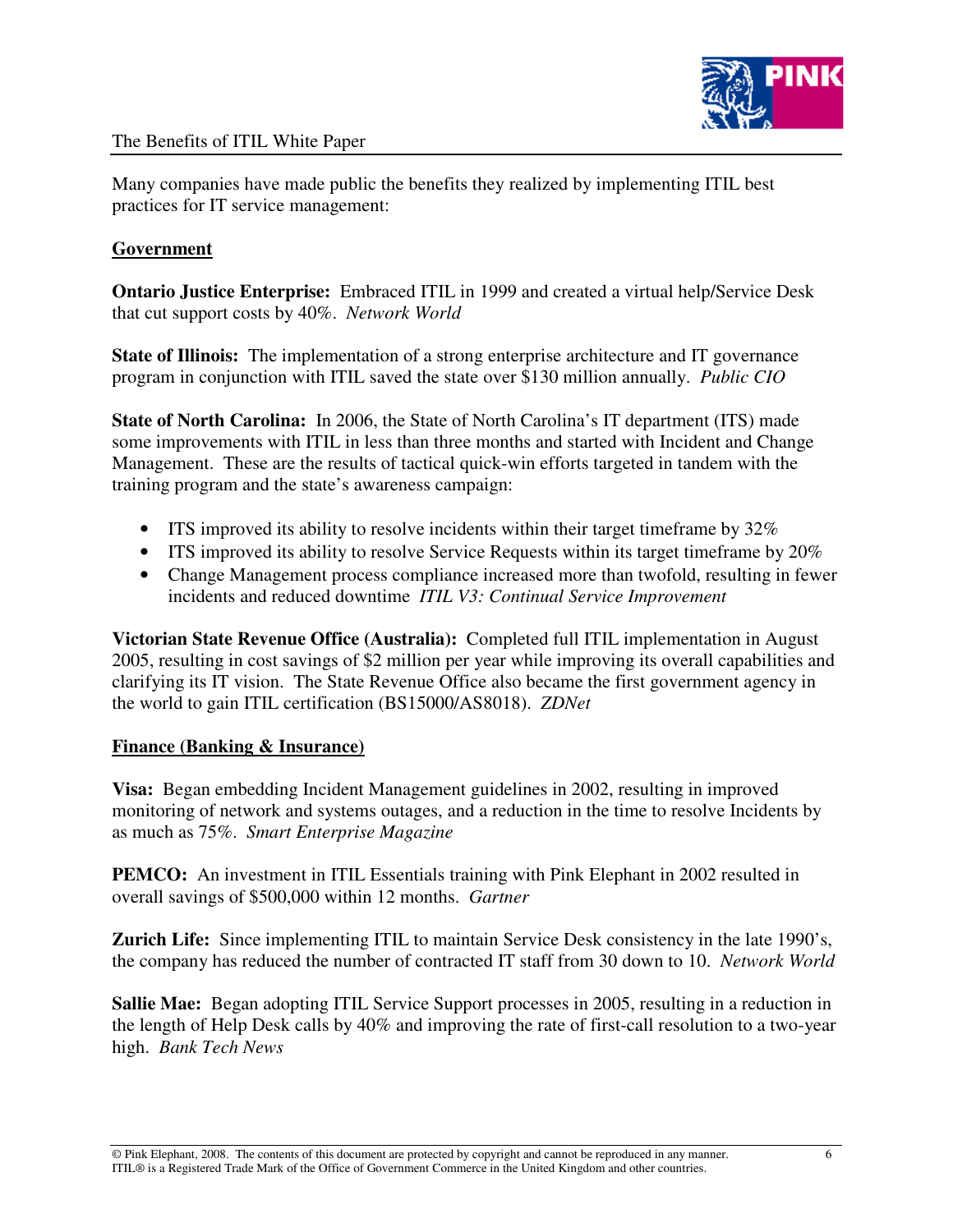

**Nationwide Insurance:** Implementing key ITIL processes in 2001 led to a 40% reduction of its systems outages. The company estimates a \$4.3 million ROI over the next three years. *CMP*

**Capital One:** An ITIL program that began in 2001 resulted in a 30% reduction in systems crashes and software-distribution errors, and a 92% reduction in "business-critical" Incidents by 2003. *Computerworld*

**JPMorgan Chase:** Implemented ITIL's Incident, Problem and Change Management in 2004 to improve Service Desk operations. Their Service Desk now maintains 93% customer satisfaction ratings and a 75% first-call resolution rate; in the bigger picture, ITIL helped JPMorgan Chase eliminate 500,000 Service Desk calls. *Computerworld UK*

**Raymond James Financial Inc.:** After implementing ITIL, the number of calls to the company's Help Desk dropped by as much as 25% within 18 months. *Computerworld*

**Pershing:** Adopted ITIL in 2004 to improve Service Desk operations. Within a year Pershing's Incident response time dropped by more than 50%. *CIO Magazine*

#### **Telecommunications**

**Avaya:** ITIL has helped the telecom provider cut their IT budget by 30% while also helping to comply with Sarbanes-Oxley legislation. Their CIO now sits on the board, as IT is now viewed as part of the business, and not just an operational cost. *Techworld*

**Telkomsel:** Besides improving customer service at this Indonesian mobile operator, ITIL has helped reduce operational IT costs by 50-60% while keeping pace with the company's growth. *Computerworld UK*

## **Manufacturing**

**Procter & Gamble:** Started using ITIL in 1999 and has realized a 6% to 8% cut in operating costs. Another ITIL project has reduced Help Desk calls by 10%. In four years, the company reported overall savings of about \$500 million. *Network World*

**Caterpillar:** Embarked on a series of ITIL projects in 2000. After applying ITIL principles, the rate of achieving the target response time for Incident Management on Web-related services jumped from 60% to more than 90%. *nextslm.org*

**MeadWestvaco:** Began using the ITIL framework in 2003. To date, the company has eliminated more than \$100,000 annually in IT maintenance contracts and recognized a 10% gain in operational stability. *CIO Magazine*

**Shell Oil:** Used ITIL best practices while overhauling and consolidating some 80,000 desktop PCs worldwide. With the project completed, Shell significantly reduced the time it needs to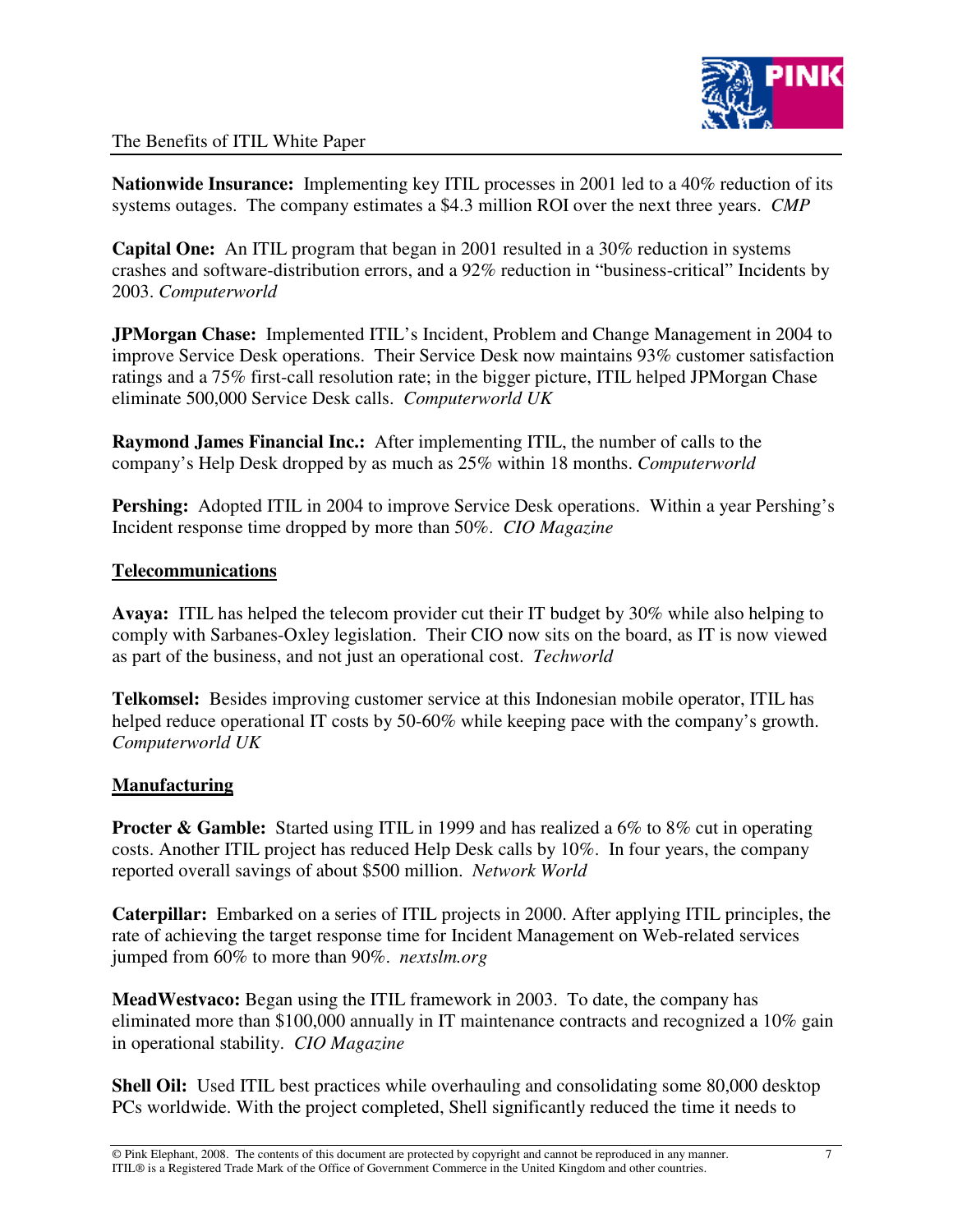

upgrade software, potentially saving the firm 6,000 staff-days and \$5 million dollars annually. *Smart Enterprise Magazine*

**Finisar:** The computer hardware manufacturer adopted ITIL in 2002 and achieved Service Desk standardization. As a result, customer satisfaction rates rose from 33% to 95%. Finisar also managed to cut the amount spent on IT from 4% of revenue to 2.4%. *CIO Magazine*

# **Education**

**Purdue University:** Information Technology at Purdue (ITaP) trained half of their 450 full-time employees in ITIL in 2003, and implemented an ITIL-based Service Desk. From these efforts, ITaP was able to cut second-level support calls by 50%. Further, ITIL has enabled ITaP to implement a \$73 million ERP project without adding more full-time personnel or degrading service levels. *Infoworld*

# **Health**

**Hospital Corporation of America:** Measured ITIL success and cost savings on the repeatable and consistent delivery of IT services, which directly relates to the infrequency of network/computing outages. *Network World*

**MultiCare:** After implementing ITIL, the not-for-profit health network has seen dramatic improvements in IT services and organizational productivity. For example, ITIL enabled MultiCare to reduce its usual backlog of trouble tickets from 700 to 50 within six months. *SearchCIO*

What do these numbers really mean? Are there direct associations to the implementation of ITIL best practices? Have these companies only applied some or all of the ITIL principles?

These questions are valid and there are many more. Furthermore, many of the answers lie within the motivations, needs, cultures and direction of each organization individually. While every company's requirements and application of the principles is unique, these examples indicate that by applying best practices (no matter how, what, when or why) these organizations have realized intangible improvements and tangible, bottom-line benefits.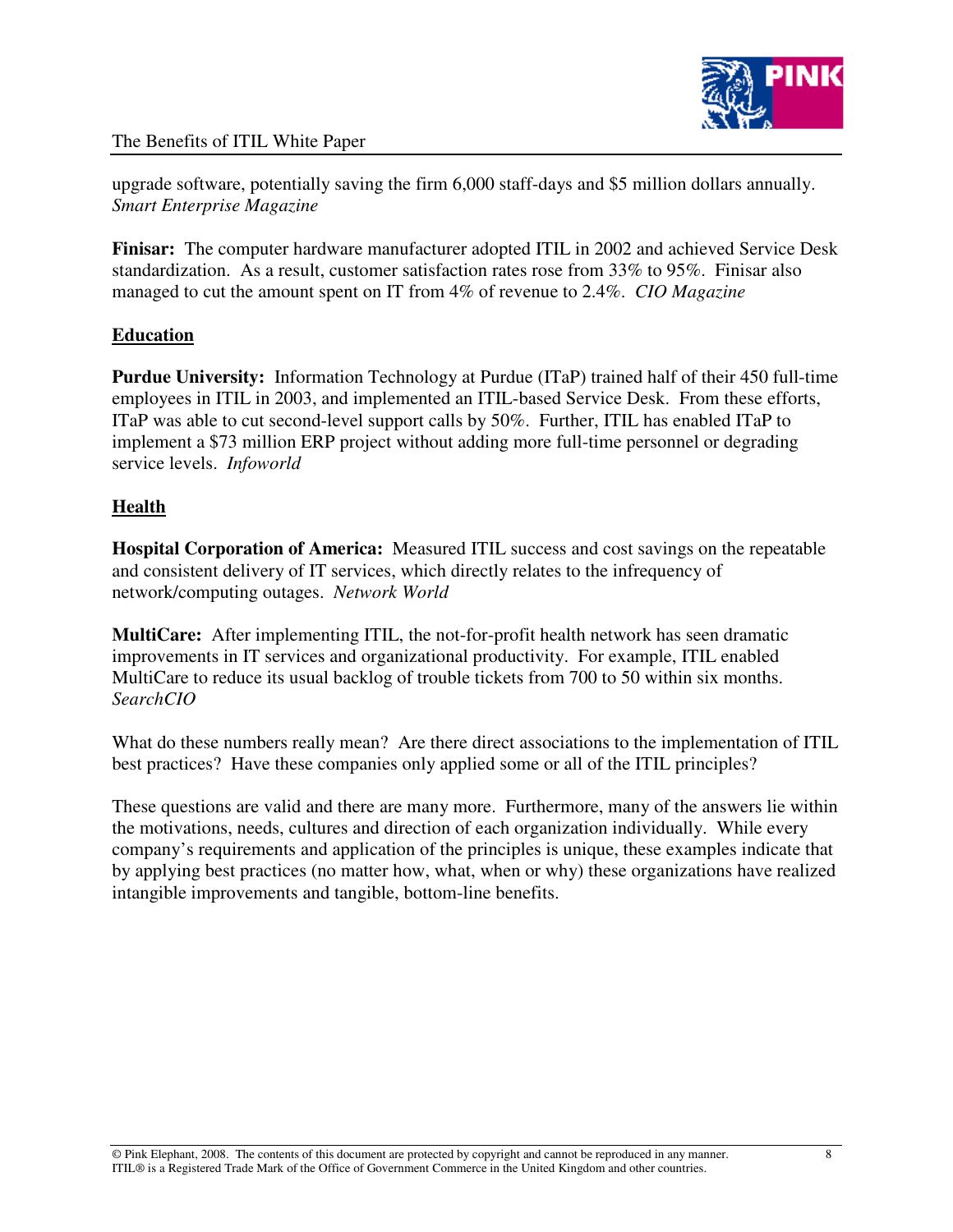

# **4. INTANGIBLE BENEFITS**

During the past decade, the redesign of business functions as processes have become an established strategy for reducing costs, shortening cycle times, and improving quality and customer satisfaction. There is a growing recognition that IT is a key driver of business process improvement, and this has led to a predictable shift in the expectations for the IS organization to emulate the process changes taking place within finance, sales, marketing and manufacturing. In some cases, this has led to the creation of such organizational structures as relationship managers, steering committees and user councils to improve the alignment of business and IT planning. Another effect of the change was to look at functionally separate IT activities as linked sets that share common information and customers.<sup>1</sup>

CIOs today are interested in allocating costs to the less tangible benefits of service provision or business performance. IT organizations are striving to detect and eliminate problems *before,* or at the very least *when* they occur. This is due to the increasing rate of change within organizations that require quick decision-making and less reaction time. The problem with traditional measures, such as revenue or market share, is that they reflect a delayed snapshot of business performance, thus making it too late to avoid a problem once detected. By having a balance between these lagging indicators and other measures that help forecast those early warnings, organizations can begin to manage proactively and more precisely. Additionally, measures such as customer satisfaction, staff training, internal processes and service metrics will be recognized as those leading indicators of whether an organization will achieve its business goals.

Measuring these provides early warnings and a more accurate measure of the internal business or IT contribution. These internal metrics may also be used to measure and manage the operational aspects of the specific internal business or IT function. This helps managers to forecast, diagnose and optimize their operation and the contribution it makes to the business. 2

<sup>1</sup> Gartner, **Improved IT Processes Yield Numerous Benefits, F. Magee,** 3 September 1997

<sup>2</sup> Bruce Cochrane, October 1999, IT Support Solutions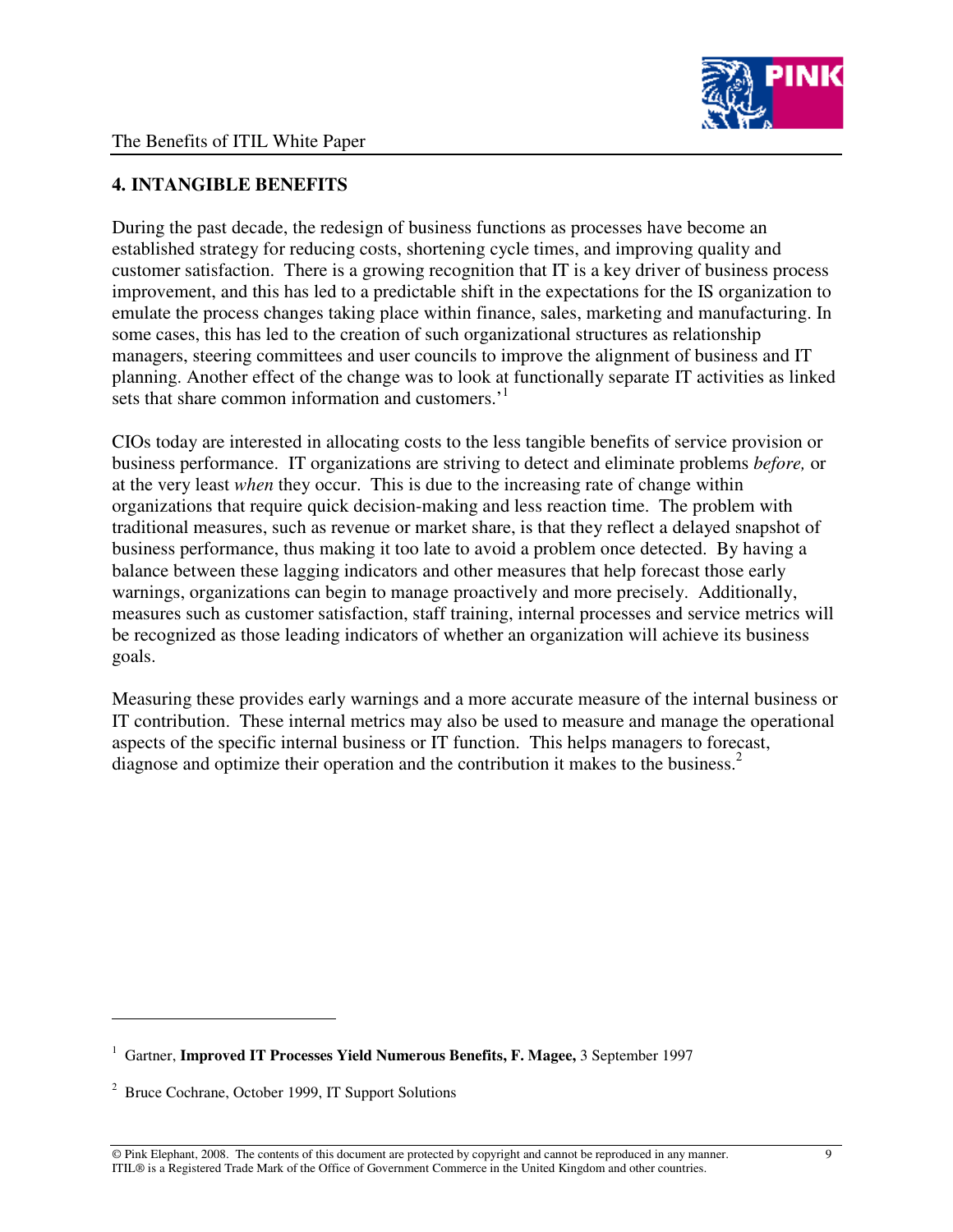

# **5. RETURN ON INVESTMENT**

Companies are beginning to value return on investment by addressing three key inputs to any project - people, process and technology. They then translate these into quantifiable returns, related to utility of the products and services they offer and the cost of delivering them. Once investments are viewed in this context, it is easier to define expected benefits and subsequently, measure those returns. Another crucial consequence is that this explicitly demands the creation of multi-skilled, cross-functional teams with shared accountability and responsibility for success. No longer can users point fingers at IT and vice versa, because the degree of mutual dependency for success is explicit.<sup>3</sup>

# **6. IT ON BUSINESS VALUE**

IT and business alignment is a key ingredient to the successful implementation of ITIL best practices. By knowing the direction the organization is going and what the customers of IT are demanding, IT can begin to improve its own internal processes to meet customer demands. Steering IT on business value is becoming ever more important, although for many IT organizations, cost is still the primary steering indicator. ITIL improvement programs need to make the business case clear - what is the added value to IT not just in terms of cost savings....<sup>4</sup>

# **6.1. Market Trends**

- 1. There is a growing body of compelling evidence that supports ITIL implementation for its benefits and value to the business, such as achieving good governance. According to a global survey of C-level executives conducted by KPMG in 2004, only 50% of respondents believed there were risks associated with not aligning IT with the company's overall business goals and less than 20% of organizations used recognized IT governance frameworks such as ITIL effectively.<sup>5</sup>
- 2. Other ITIL adoption research has consistently revealed a growth in the best practice framework, especially among large enterprises. In a 2004 Gartner survey, the number of respondents who said they applied ITIL in their enterprises increased by 10% over 2003. 6

<sup>&</sup>lt;sup>3</sup> Measuring the Return of IT Investment

<sup>&</sup>lt;sup>4</sup> Paul Wilkinson, Pink Elephant, BITA research note. Steering on Value

<sup>&</sup>lt;sup>5</sup> KPMG International. Creating Stakeholder Value in the Information Age: The Case for Information Systems Governance, Copyright 2004. Available from KPMG International, www.kpmg.com

 $6$  Brittain, K; Colville, R; Curtis, D; Haight, C., April 4, 2005, "Use And Awareness Of ITIL Is Increasing", Available from Gartner Research, www.gartner.com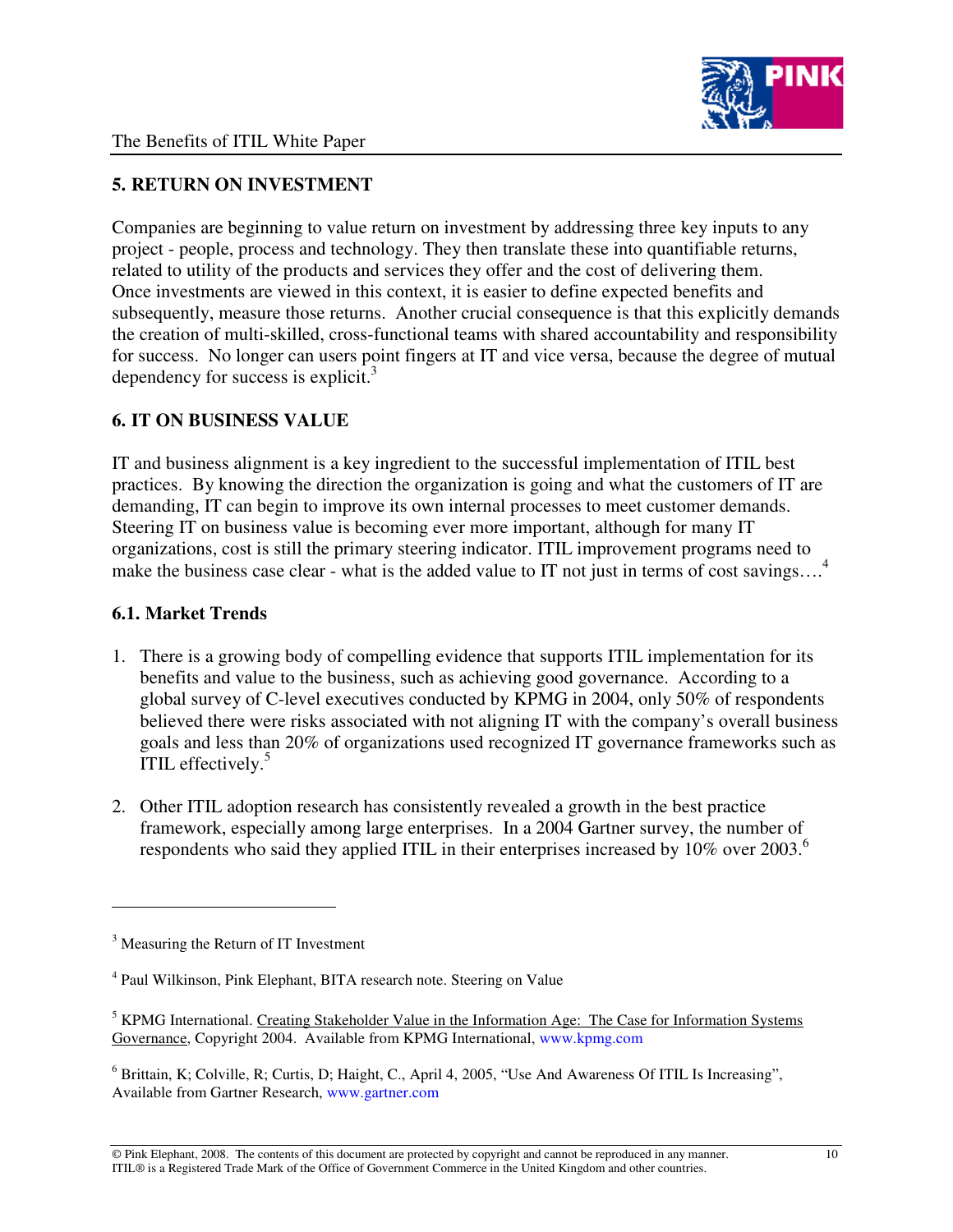- 3. With ITIL awareness rapidly gaining momentum in North America, many organizations are considering an action plan for implementation. According to an InformationWeek online poll gauging ITIL adoption among over 450 IT professionals, 57% were either already in the planning phase or were expected to start planning in the next six to 12 months, whereas 30% were actively engaged in ITIL implementation.<sup>7</sup>
- 4. Based on a survey of more than 500 IT executives, the majority of top 10 management priorities for 2006 are directly related to the benefits of implementing ITIL best practices, including business continuity/risk management; controlling IT costs; improving internal user satisfaction; and ensuring regulatory compliance.<sup>8</sup>
- 5. Forrester forecasts ITIL adoption among billion-dollar companies continuing to increase to 40% in 2006, and to 80% by 2008. 9
- 6. After 2008, ITIL will be set to become the de-facto best practice service delivery standard methodology that every IT department will have to adhere to.<sup>10</sup>

<sup>&</sup>lt;sup>7</sup> InformationWeek Vendor Perspectives TechWebCast - Transforming IT Using ITIL Best Practices: Optimizing Service Delivery; Original Air Date: March 30, 2005; URL: www.informationweek.com

<sup>&</sup>lt;sup>8</sup> CIO Research. State of the CIO 2006, Copyright 2006. Available from CIO Research, www.cio.com/state

<sup>9</sup> McNeill, R; Mendel, T., October 24, 2005, "IT Asset Management, ITIL, And the CMDB: Paving The Way For BSM", Available from Forrester Research, www.forrester.com

 $10$  Mendel, T., "ITIL's Final Breakthrough: From 'What' To 'How'", Available online: www2.cio.com/analyst/report2843.html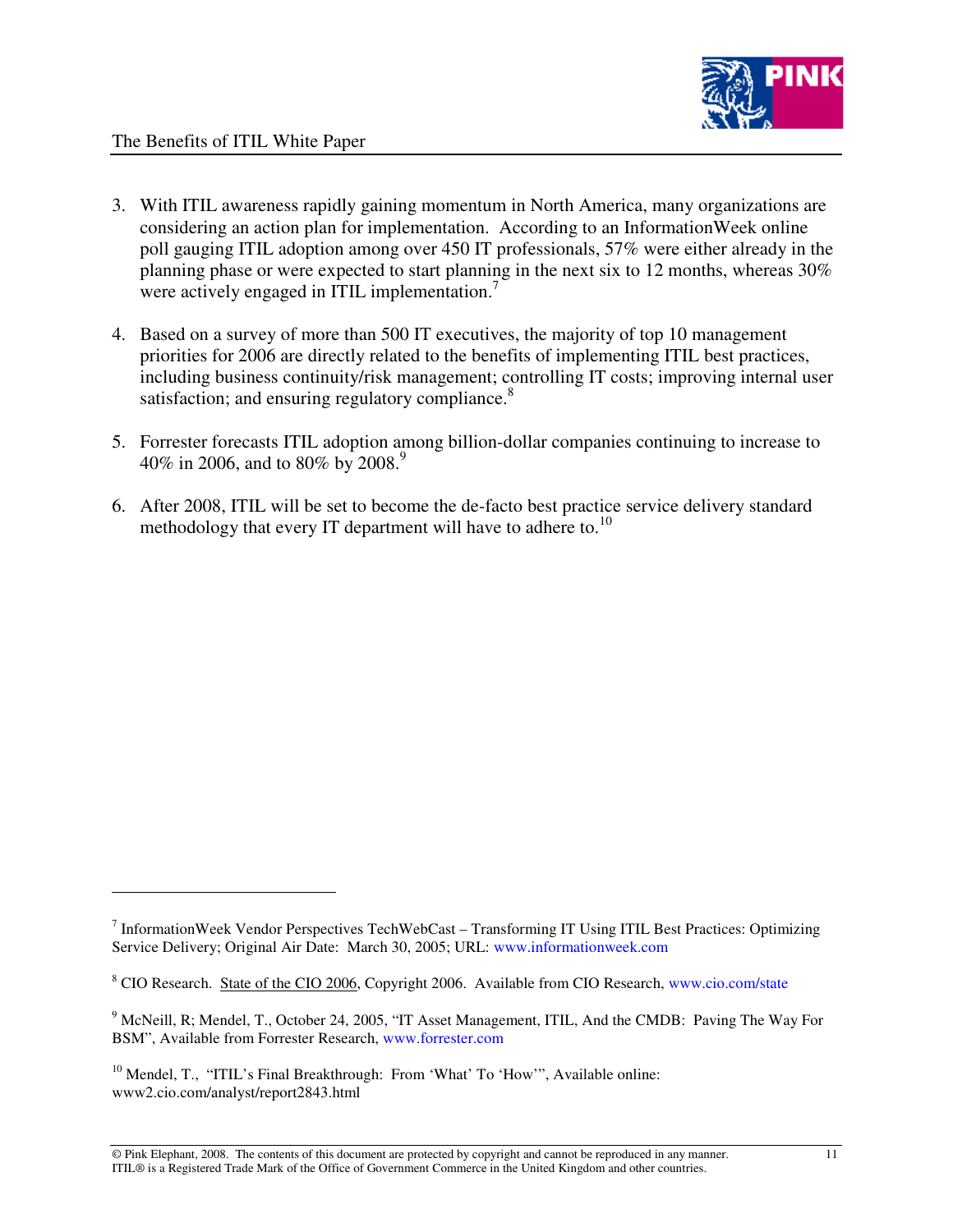

## **6.2. Case Study**

A postal service company carried out an ITIL based improvement program focusing on integrated change management and as effective customer support.

What did they get out of the investment business-wise?

| <b>Balanced</b><br>perspective | <b>Indicator</b>                    | <b>Result</b>                                                                                                                              |
|--------------------------------|-------------------------------------|--------------------------------------------------------------------------------------------------------------------------------------------|
| Internal                       | Productivity gains                  | • The same throughput realized with 50% less<br>resources (from 400 to 200 people)<br>• 50% reduction in average incident resolution times |
| Innovation                     | Reduced time to<br>implement change | • 30% shorter time to realize new changes                                                                                                  |
| Financial                      | Reduce costs                        | • Company realized improvements in resource<br>utilization without impacts on throughput and time to<br>accomplish activities              |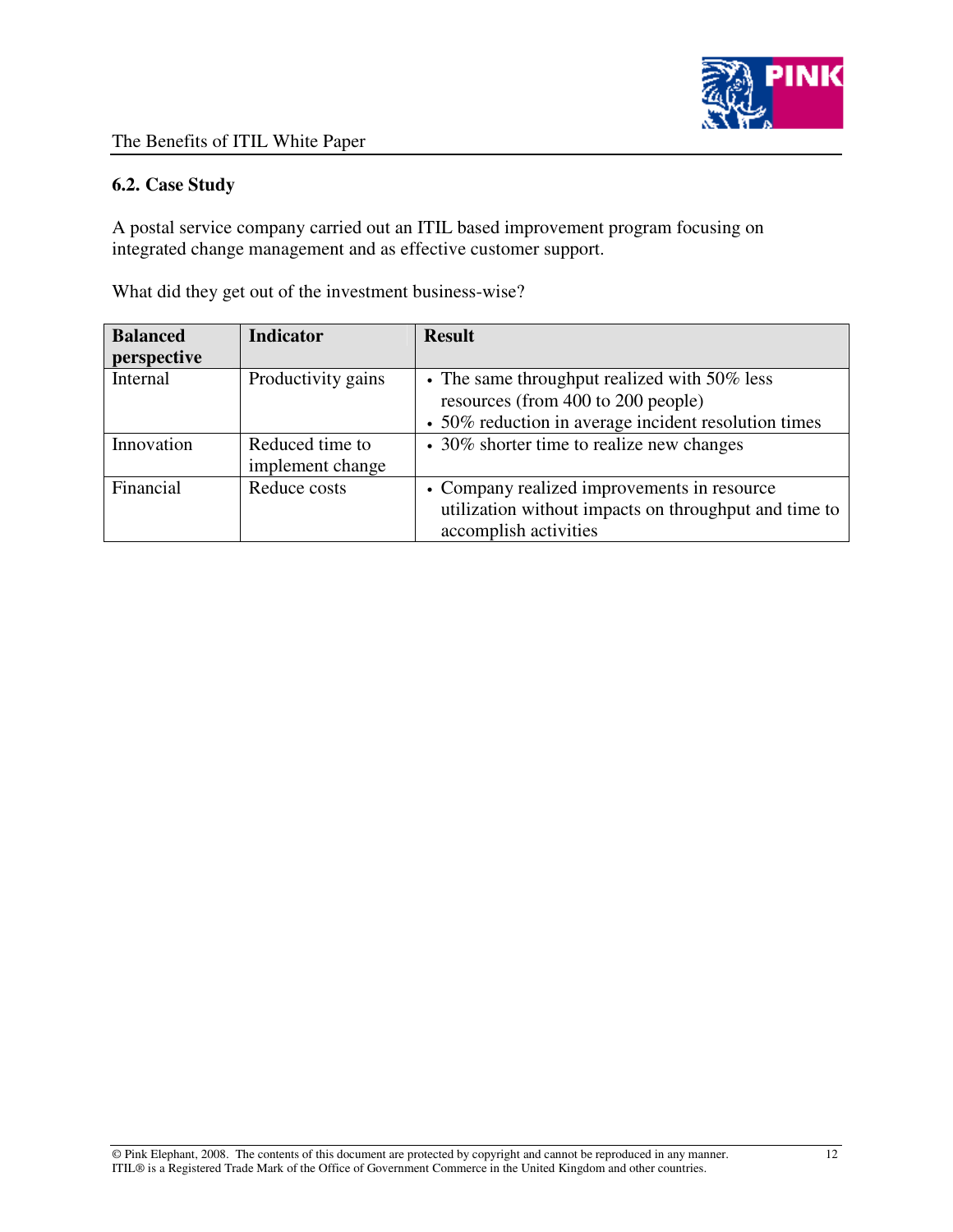

# **7. OTHER BENEFITS**

- 1. By increasing the knowledge available to first level support through Problem Management, organizations can increase the first level resolution rate, and then in turn decrease the required work by second level that is typically four to six times more expensive.
- 2. Reduction of elapsed incident handling time by agreeing to improvements between first and second level support teams.
- 3. Quicker root cause analysis and improved impact and risk analysis for Change Management due to available Configuration Management information.
- 4. Release & Deployment Management requires improved testing, resulting in a reduction in the number of failed changes.
- 5. As organizations develop and scale their internal processes to compete in the knowledge based economy, the ability to exploit and automate intangible assets, such as knowledge and business processes, has become far more decisive than simply managing static physical assets.
- 6. Cost analysis applied to a process or service assists in answering the following questions.
	- What should a product or process cost?
	- What are the non-value-adding activities that contribute to its current cost?
	- What is the cost based pricing for a product or service?
	- What can the organization do during the design and engineering stages of a process or a service to avoid unnecessary costs in the first place?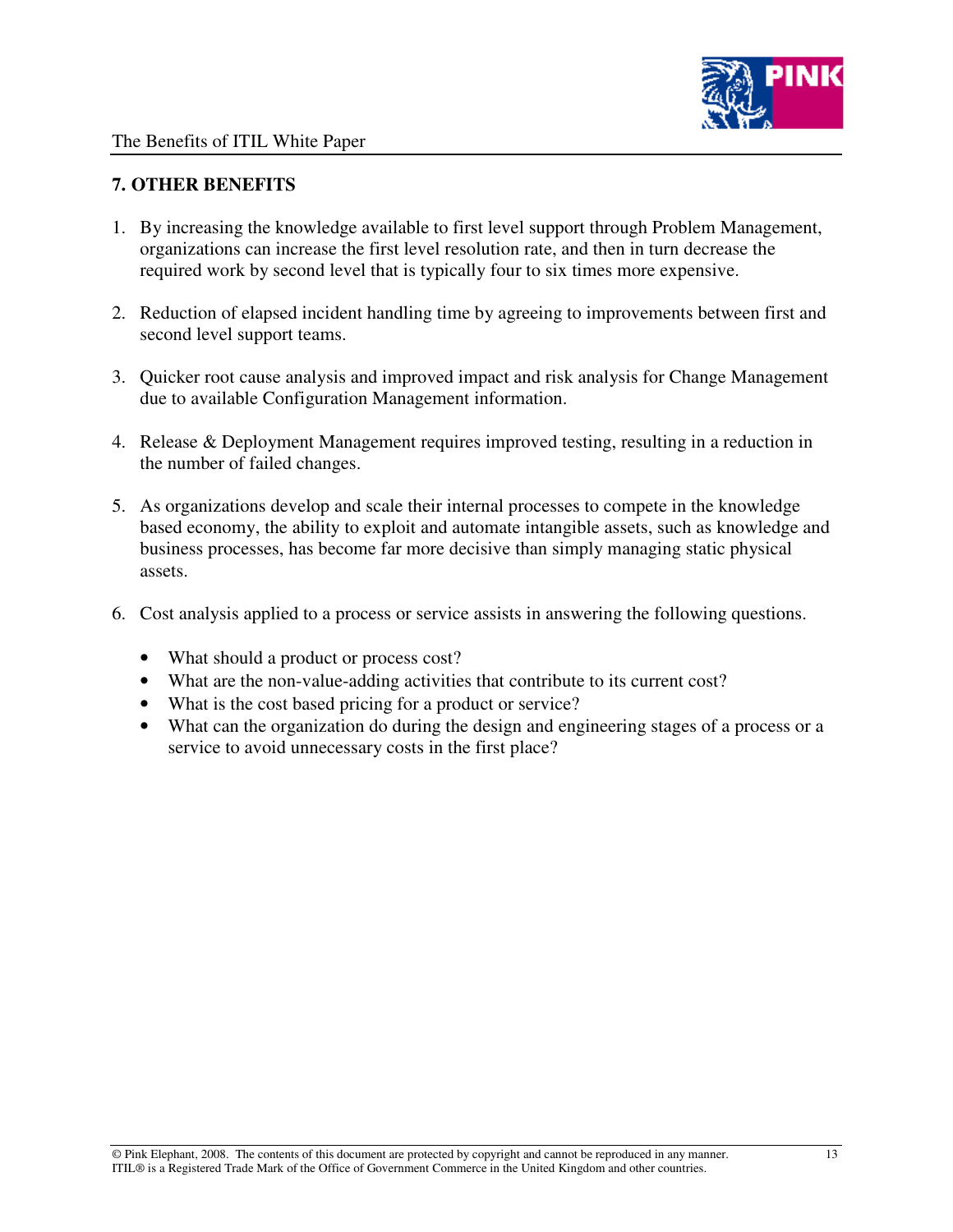

# **8. ITIL BOOK REFERENCE**

The ITIL books cite some examples of how to quantify the costs and benefits of implementing the processes. These are only examples and are not meant to be comprehensive.<sup>11</sup>

In this example, the following assumptions are made:

- All employees cost \$50 an hour
- Your organization comprises 500 Users
- The total number of Incidents is 5,000 per year
- The average time to fix an Incident is ten minutes
- A working year has 200 days

Example costs and benefits are set out below.

| <b>Process</b>    | <b>Purpose</b>                                            | <b>Cost/Benefit Examples</b>                       |
|-------------------|-----------------------------------------------------------|----------------------------------------------------|
|                   | <b>Service Asset</b>   Controlling the IT infrastructure. | Following the implementation of                    |
| &                 | Ensuring that only authorized hardware                    | Configuration Management, the Service              |
|                   | <b>Configuration</b> and software are in use.             | Desk has a much greater insight into the           |
| <b>Management</b> |                                                           | relationship between users,                        |
|                   |                                                           | configuration items and incidents. The             |
|                   |                                                           | three people assigned to incident                  |
|                   |                                                           | matching can be reduced to two,                    |
|                   |                                                           | resulting in a benefit of                          |
|                   |                                                           | $ 200 * 8 * $50 = $80,000$ per year.               |
| <b>Incident</b>   | Continuity of the service levels                          | The implementation of Incident                     |
| Management        | underpin Service Desk function.                           | Management has resulted in a decrease              |
|                   |                                                           | lin down time per user. This is defined            |
|                   |                                                           | as the amount of time a user is on the             |
|                   |                                                           | phone to the Service Desk or cannot                |
|                   |                                                           | work because of a failure. If the                  |
|                   |                                                           | downtime per user is reduced by one                |
|                   |                                                           | minute per person per day, this would              |
|                   |                                                           | save the organization                              |
|                   |                                                           | $\parallel$ 500 * 200 * \$50 * 1/60 = \$83,300 per |
|                   |                                                           | year.                                              |

<sup>&</sup>lt;sup>11</sup> Office of Government Commerce. <u>Best Practice for Service Support</u> and Best Practice for Service Delivery, Published by The Stationary Office, Norwich UK, Copyright 2000.

<sup>©</sup> Pink Elephant, 2008. The contents of this document are protected by copyright and cannot be reproduced in any manner. 14 ITIL® is a Registered Trade Mark of the Office of Government Commerce in the United Kingdom and other countries.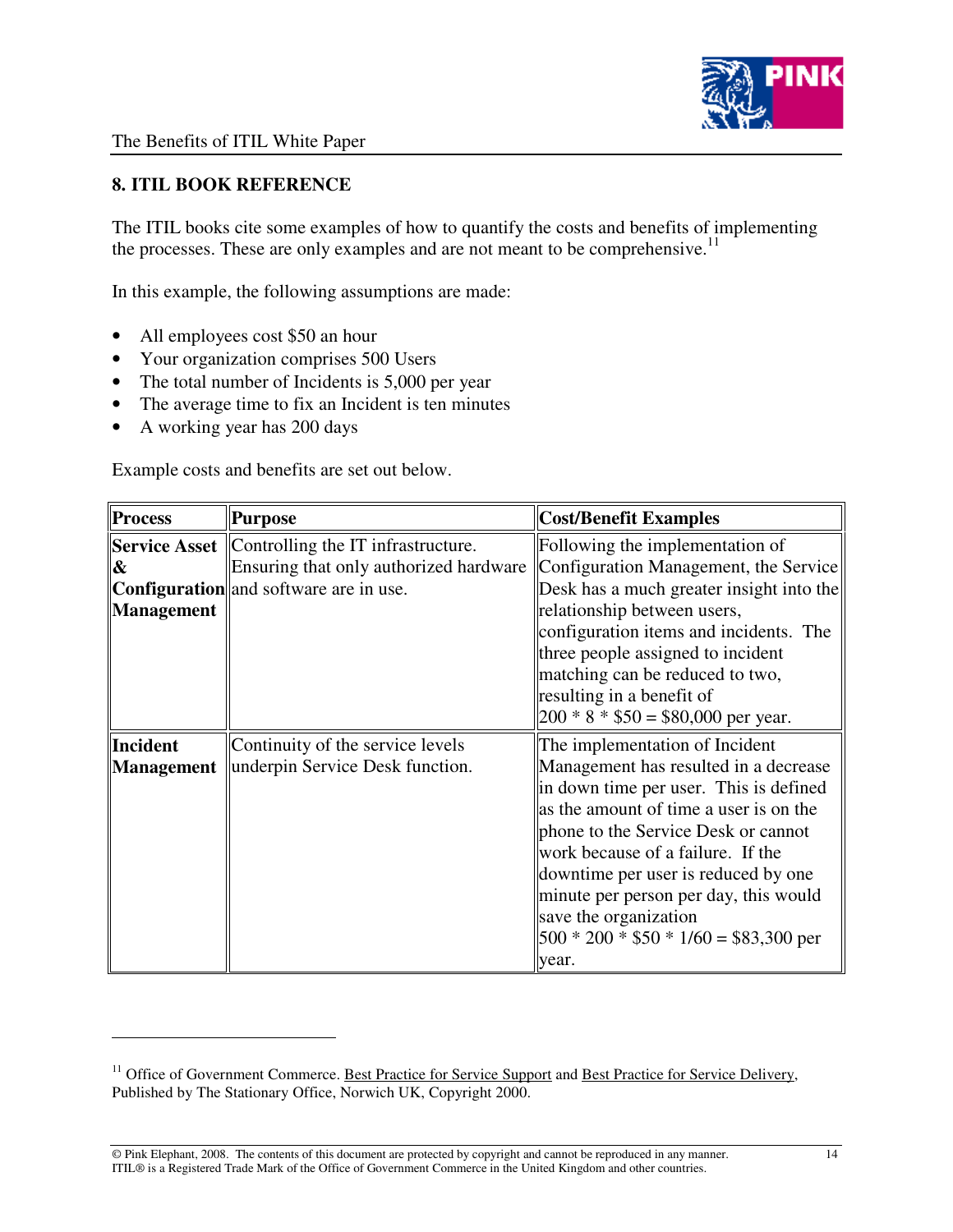

| <b>Process</b>                                      | <b>Purpose</b>                                                                                                                    | <b>Cost/Benefit Examples</b>                                                                                                                                                                                                                                                                                                                                                                      |
|-----------------------------------------------------|-----------------------------------------------------------------------------------------------------------------------------------|---------------------------------------------------------------------------------------------------------------------------------------------------------------------------------------------------------------------------------------------------------------------------------------------------------------------------------------------------------------------------------------------------|
| Problem<br><b>Management</b>                        | Minimize disruption of the service<br>level.                                                                                      | Suppose that the implementation of<br>Problem Management decreases the<br>number of recurring incidents by 500<br>(10% of total) per year. This means a<br>revenue of<br>$500 * $50 * 10/60 = $4,000$ per year.                                                                                                                                                                                   |
| <b>Change</b><br><b>Management</b>                  | Efficient handling of changes.                                                                                                    | Two changes are implemented<br>simultaneously, resulting in a major<br>problem. The customer support system<br>fails, resulting in the loss of 50<br>Customers with an average purchasing<br>power of \$500. This has just cost your<br>company \$25,000 potential revenue.                                                                                                                       |
| Release &<br><b>Deployment</b><br><b>Management</b> | Ensuring authorized software modules<br>are used. Providing means to build<br>change releases. Automating release of<br>software. | Suppose that a new software module is<br>released containing a bug. The<br>previous version should be reinstalled,<br>but due to poor version management,<br>the wrong version is used, resulting in a<br>system shutdown that lasts for three<br>hours and affects two-thirds of all<br>employees. This would cost the<br>organization<br>$500 * $50 * 3 * 2/3 = $50,000.$                       |
| <b>Service Level</b><br><b>Management</b>           | Agree on and control the service levels.<br>Understand business needs.                                                            | Thanks to a clear set of agreements, the<br>Service Desk is less troubled with calls<br>that are not part of the services offered.<br>In this way the four Service Desk<br>employees can handle five percent more<br>users, resulting in \$16,000 a year in<br>new revenue.                                                                                                                       |
| <b>Availability</b><br><b>Management</b>            | Ensure high availability of services.                                                                                             | Due to a physical error on a hard disk, a<br>server supporting 100 people crashes.<br>It takes three hours to have a new disk<br>delivered and installed before starting<br>up the system again. Costs:<br>$100 * 3 * $50 = $15,000.$<br>On a critical system, Availability<br>Management processes would have<br>highlighted the need for a mirror disk,<br>which could automatically take over. |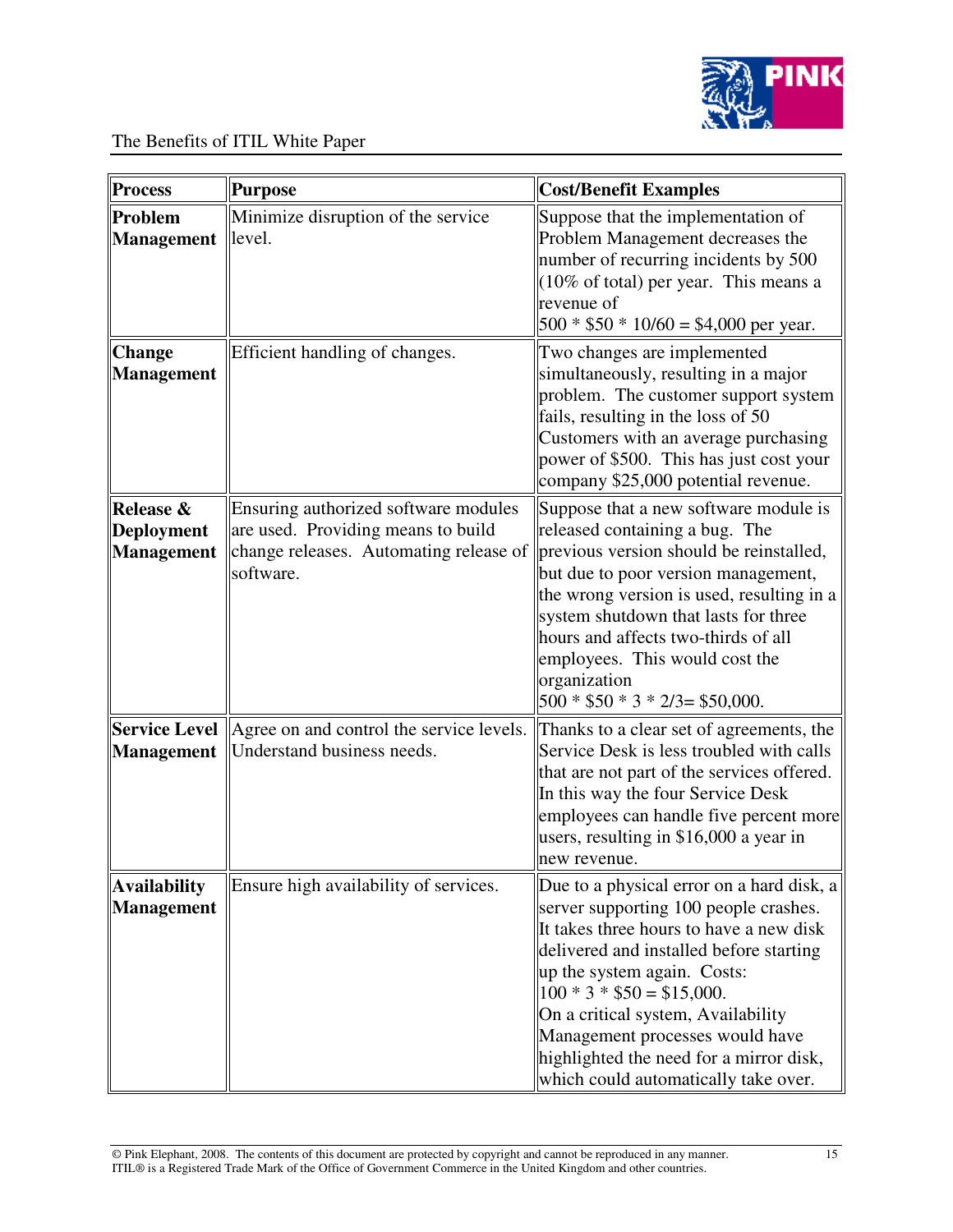

| <b>Process</b>                                              | <b>Purpose</b>                                                   | <b>Cost/Benefit Examples</b>                                                                                                                                                                                                                                                                                                                                                                                                                             |
|-------------------------------------------------------------|------------------------------------------------------------------|----------------------------------------------------------------------------------------------------------------------------------------------------------------------------------------------------------------------------------------------------------------------------------------------------------------------------------------------------------------------------------------------------------------------------------------------------------|
| Capacity<br><b>Management</b>                               | Ensure the optimal use of IT.                                    | There is an overcapacity of 20%.<br>Assuming your IT infrastructure costs<br>you five million dollars, you could gain<br>up to one million dollars by<br>implementing Capacity Management<br>and frequently reassessing the<br>necessary capacity or selling the extra<br>capacity.                                                                                                                                                                      |
| <b>IT Service</b><br><b>Continuity</b><br><b>Management</b> | Ensure quick recovery after a disaster.                          | A water pipe breaks, flooding the server<br>room. It takes two days to be<br>operational. The average User has<br>missed 10 hours of work. Total costs<br>(apart from the pumping):<br>$500 * 10 * $50 = $250,000.$<br>Please note that a good contingency<br>plan is not cheap; However, the<br>recovery costs (as in this example)<br>could be dramatic - that is, if your<br>organization is still in business!                                       |
| <b>Financial</b><br><b>Management</b>                       | Provide insight, control and charge the<br>costs of IT services. | Imagine that the true costs of delivering<br>IT services are charged back, or at a<br>minimum communicated to the<br>business customers that use them. If<br>this resulted in a 10% reduction in the<br>requests for new services, this would<br>directly result in a reduction of IT<br>expenditures. Providing insight into the<br>real costs of IT services proves to be<br>surprising in practice; Most users do not<br>have a clue about the costs. |